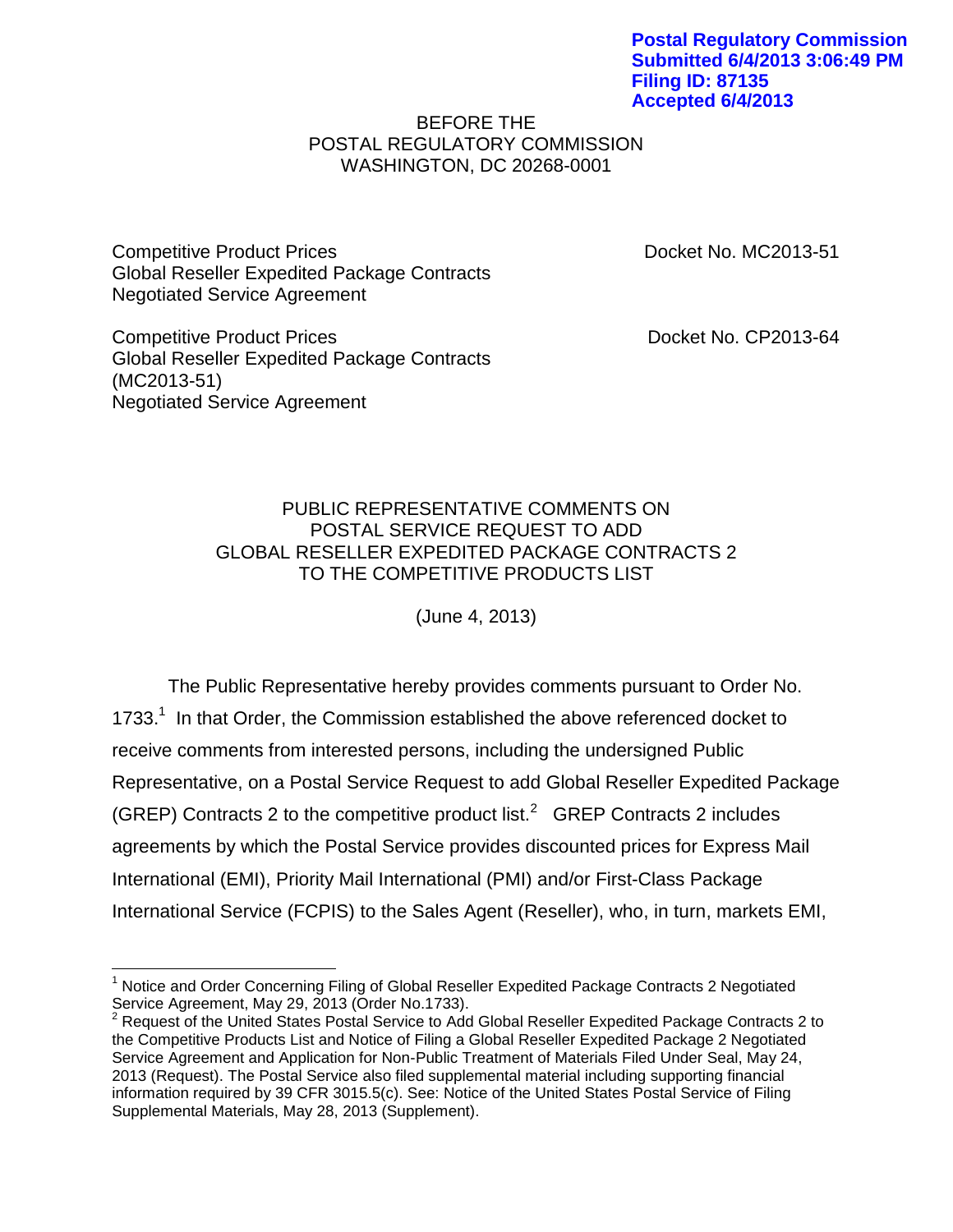PMI and FCPIS at discounted prices to its customers, particularly small and mediumsized businesses. Request at 5.

Prices and classifications not of general applicability for GREP contracts were previously established by Governors' Decision No. 10-1, issued March 24, 2010, which is filed in the current docket (Request, Attachment 2A). The contract filed with the request is the successor to the GREP Contract 1 filed in Docket No. CP2011-55 that will be terminated the day prior to the Effective Date established for GREP Contracts 2 agreement. Request at 5-6.

In the current docket, the Postal Service seeks to establish a new baseline agreement for a proposed product designated as GREP Contracts 2. Request at 2. The Postal Service believes that the additional GREP Contracts 2 that is subject to this docket fit within the proposed Mail Classification Schedule (MCS) language set forth in the Request, Attachment 2B. Accordingly, it proposes the revision of MCS language for GREP Contracts. *Id.* at 8.

## **COMMENTS**

*Product List Assignment.* Pursuant to 39 U.S.C. § 3642, the Postal Service requests that GREP Contracts 2 be added to the competitive product list. 39 U.S.C. § 3642 requires the Commission to consider whether "the Postal Service exercises sufficient market power that it can effectively set the price of such product substantially above costs, raise prices significantly, decrease quality, or decrease output, without risk of losing a significant level of business to other firms offering similar products." 39 U.S.C. § 3642(b)(1). Products over which the Postal Service exercises such power are categorized as market dominant while all others are categorized as competitive.

The Postal Service makes a number of assertions that address the considerations of section 3642(b)(1). Request at 6-7. These assertions appear reasonable. Additional considerations required by section 3642(b)(3) are addressed in the Statement of Supporting Justification by Mr. Cebello. Request, Attachment 3. Based upon the review of justifications provided by the Postal Service, the Public

-2-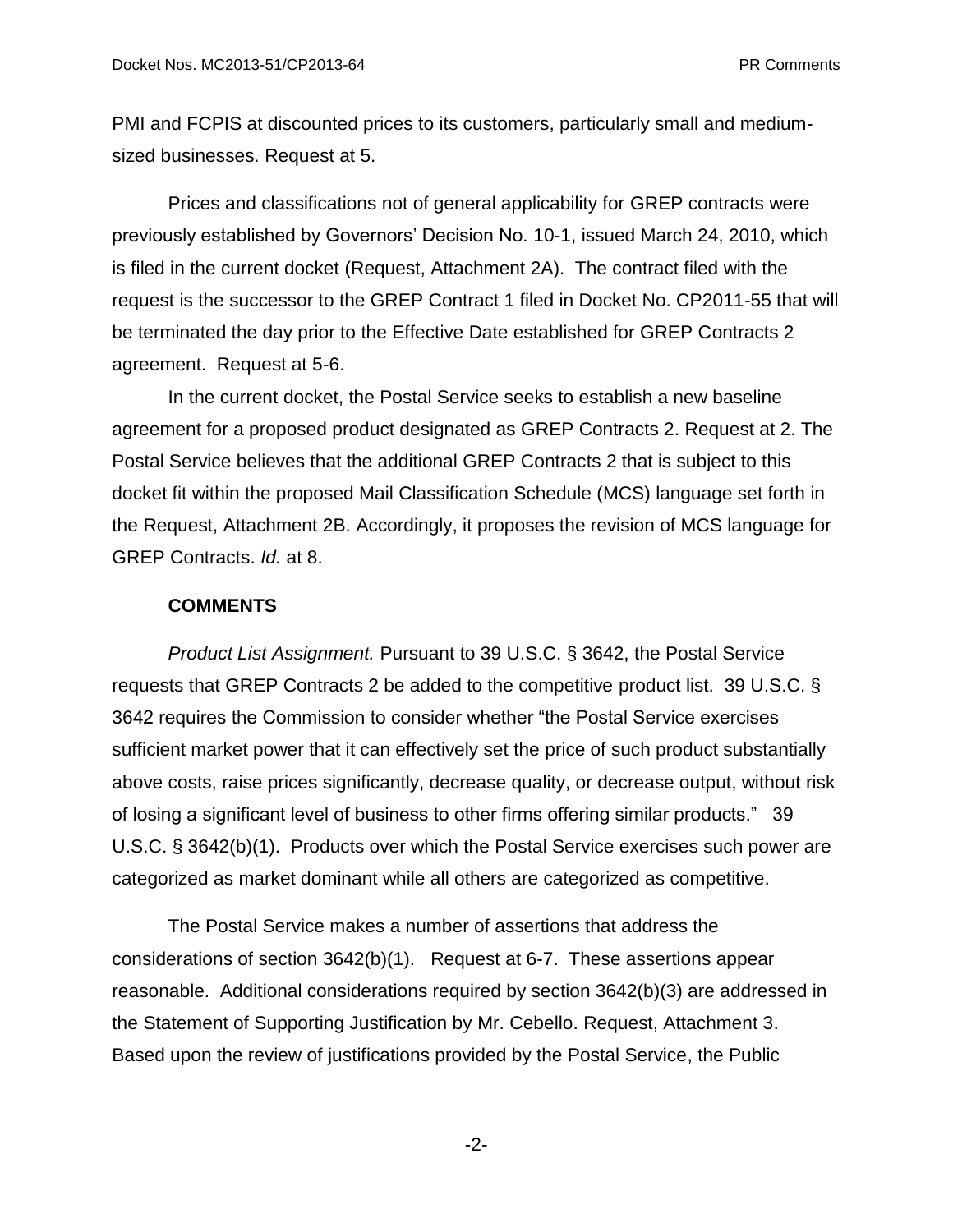$\overline{\phantom{a}}$ 

Representative concludes that the Postal Service's request to add GREP Contracts 2 to the competitive product list is appropriate.

*Requirements of 39 U.S.C. § 3633.* Pursuant to section 3633(a), prices for competitive products must cover each product's attributable costs, not result in subsidization of competitive products by market dominant products, and ensure that all competitive products collectively contribute an appropriate share of the institutional costs of the Postal Service. Based upon a review of the financial worksheets filed under seal as Supplement to the Postal Service's Request, it appears that the negotiated prices in the instant contract should generate sufficient revenues to cover costs, as well as exceed the minimum cost coverage approved in Governor's Decision No. 10-1. The Public Representative concludes that the negotiated prices satisfy the requirements of section 3633(a).

*New Baseline Agreement for GREP Contracts 2.* The Postal Service states that the contract subject to this docket and designated as GREP Contracts 2 is the immediate successor to the contract that the Commission found to be eligible for inclusion in GREP Contracts 1 in Docket No. CP2011-55. Request at 1, 4. After reviewing the documents, the Public Representative concludes that both GREP Contracts 1 and GREP Contracts 2 contain the agreements that provide discounted prices for EMI and PMI to Reseller. However, GREP Contracts 2, in comparison with GREP Contracts 1, provides discounted prices for an additional mail product - FCPIS that was recently included in the competitive product list.<sup>3</sup>. The Public Representative finds reasonable the Postal Service's request to use the instant contract as the new baseline contract for future equivalency analysis concerning the GREP Contracts product.

*Revision to section 2510.7 of the MCS for GREP Contracts 2.* The Public Representative has reviewed the proposed revision for MCS language filed as Attachment 2B to the Request. The Public Representative concludes that the major

 $3$  In September 2012, the Commission approved the Postal Service's request to transfer FCPIS from the market dominant product list to the competitive product list. See: Order Approving Request for Product List Transfer, Docket No. MC2012-44, September 10, 2012, at 1. (Order No. 1461)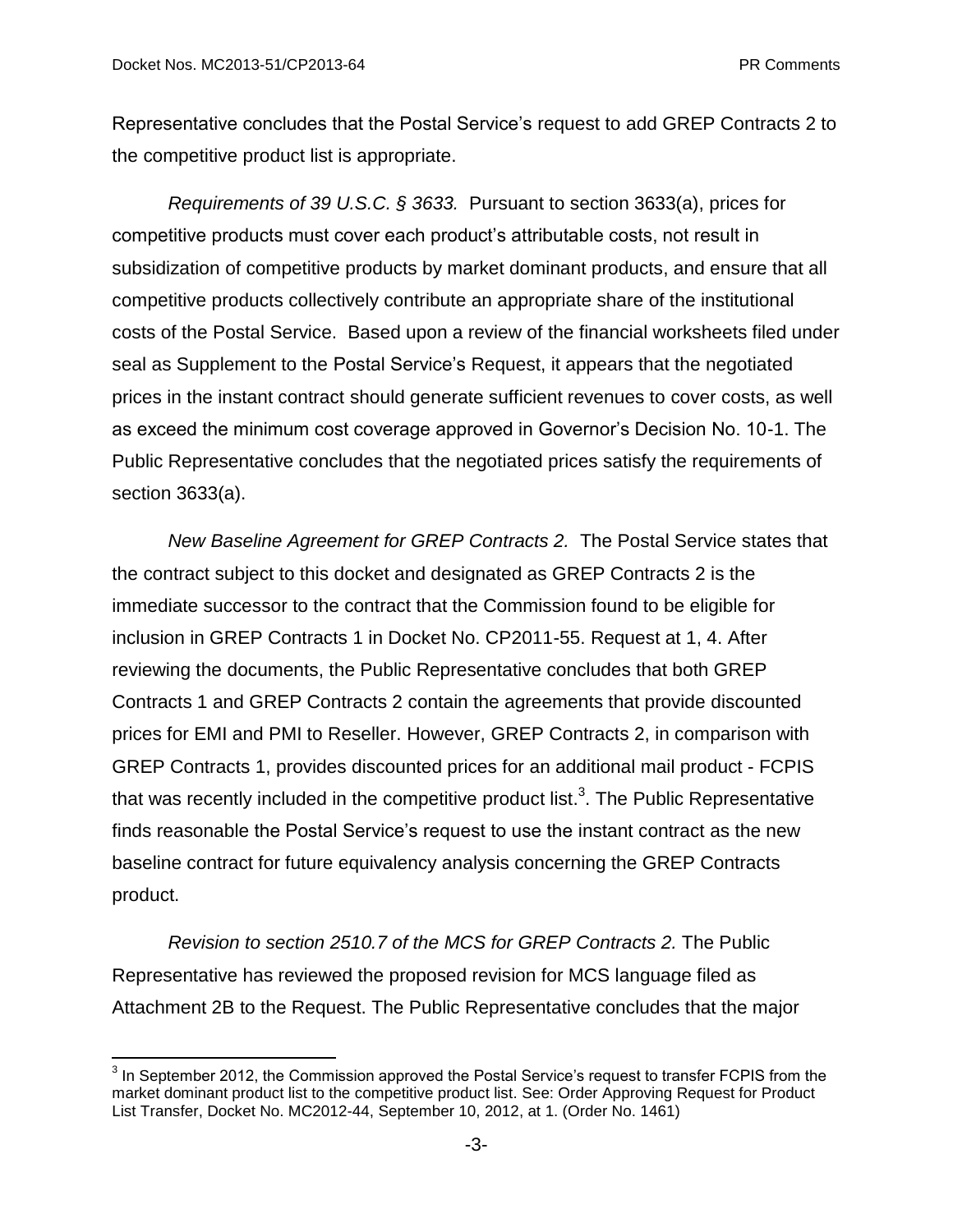reason for the proposed revision is the addition of both FCPIS to the categories of mail covered by GREP contracts and GREP Contracts 2 to the list of agreements. The Public Representative confirms the importance of such revision.

However, upon the review of Section 2510.7 of MCS presented in the Request, Attachment 2B, the Public Representative has concerns regarding the proposed revision of MCS language.

First, there is no indication in 2510.7.6 that GREP Services 2 becomes a new baseline reference for future functional equivalency analysis concerning GREP Contracts product under the Postal Service's request filed in the current docket. This information should be added to MCS.

Second, in the body of the Request, the Postal Service refers to FCPIS as to First-Class Package International Service (e.g., Request at 5). However, in section 2510.7 (Global Reseller Expedited Package Contracts) filed in Attachment 2B to the Request, the Postal Service uses the name Outbound Single-Piece First-Class Package International Service under abbreviation FCPIS. This is not consistent.

Third, there is no revision of the expiration date for the agreement subject to the Docket No. CP2011-55 (it is scheduled to expire on February 2016). However, upon the Request, the instant contract agreement is the immediate successor to the contract filed in Docket No. CP2011-55 and will be terminated 1 day prior to CP2013-64 Effective Date. It is not fully clear whether the Postal Service is going to revise section 2510.7.6 of MCS after the Effective Date of the instant contract becomes available.

The Public Representative suggests that the Postal Service performs the additional review of the proposed revision of MCS language especially considering the issues described above. The Public Representative believes that the Postal Service should provide the clarification to the Commission regarding the expressed concerns and/or issue an amendment if applicable.

*Other Considerations.* The Public Representative suggests that the Postal Service notifies the Commission of the Effective Date of the instant contract. The Postal

-4-